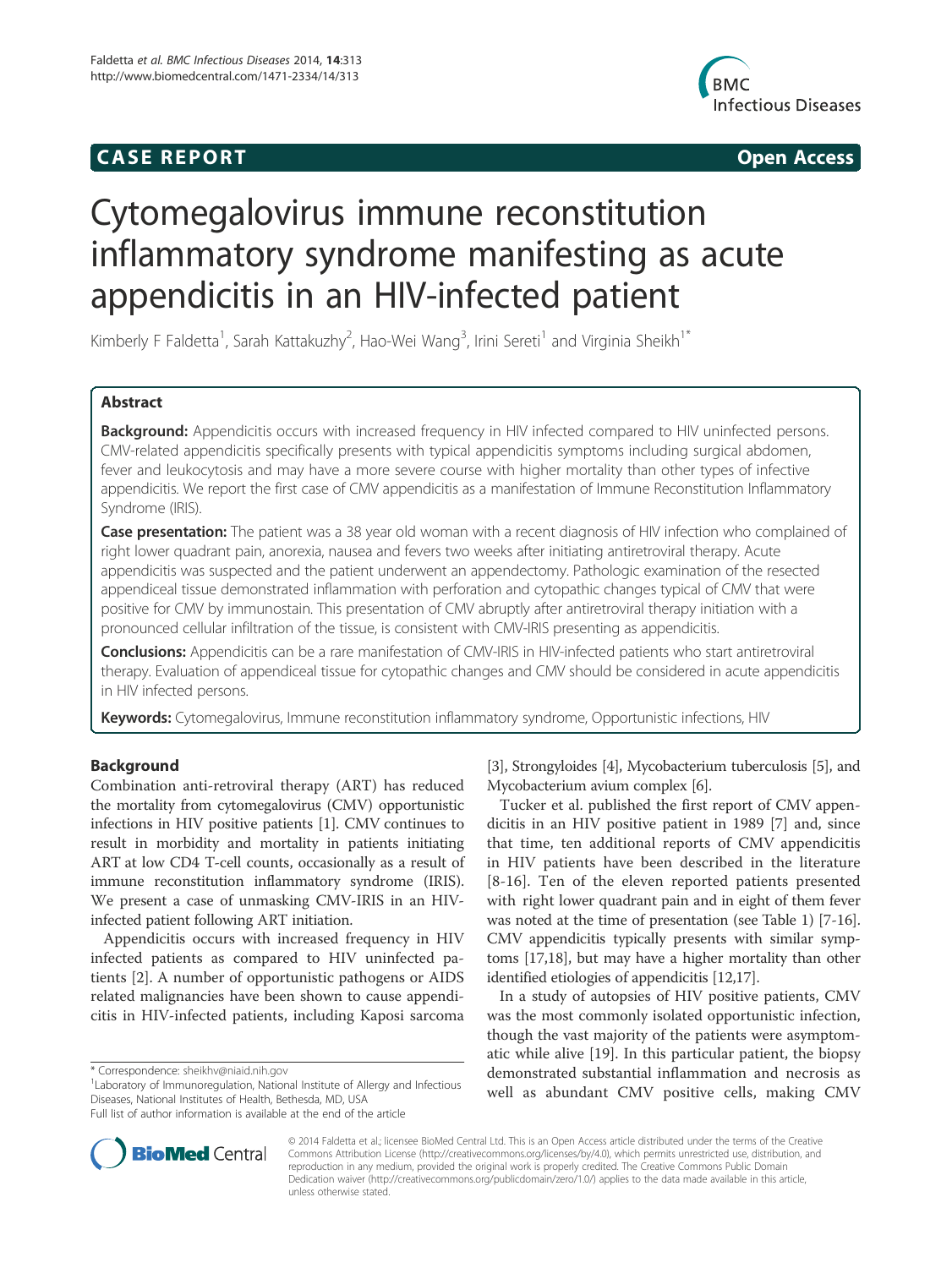| Reference/Year                    | Age/Gender | <b>ARVs at diagnosis</b><br>(duration) | <b>Clinical syndrome</b>                                  | <b>Diagnosis</b>                                    | <b>Treatment</b>                                                                                            | Outcome                                                          |
|-----------------------------------|------------|----------------------------------------|-----------------------------------------------------------|-----------------------------------------------------|-------------------------------------------------------------------------------------------------------------|------------------------------------------------------------------|
| [6] 1989                          | 35 yo M    | <b>No</b>                              | Abdominal pain, TTP<br>in RLQ, rebound                    | Histology                                           | Laparoscopic appendectomy with IV and<br>oral antibiotics                                                   | Abscess; Recovery then<br>readmission and death<br>25 days later |
| $[7]$ 1988<br>(Published in 1991) | 50 yo M    | No                                     | Fever, RLQ pain, rebound<br>tenderness, RLQ mass          | Histology                                           | Exploratory laparotomy; IV antibiotics<br>ganciclovir 5x/week ("maintenance therapy")<br>when CMV confirmed | Periappendiceal abscess;<br>Recovery                             |
| $[8]$ 1990                        | 28 yo M    | Yes (5 weeks)                          | RLQ pain, rebound                                         | Histology                                           | Exploratory laparotomy, IV antibiotics with<br>appendectomy                                                 | Recovery                                                         |
| [9] 1991                          | 31 yo M    | No                                     | Fever, RLQ pain,<br>rebound, quarding                     | Histology, in situ hybridization<br>with CMV probes | Appendectomy                                                                                                | Recovery                                                         |
| $[10]$ 1993                       | 38 yo M    | <b>NR</b>                              | RLQ pain, fever TTP at<br>McBurney's point                | Histology, IHC (monoclonal<br>anti-CMV antibody)    | IV antibiotics and observation; Exploratory<br>laparotomy with appendectomy; ganciclovir                    | Recovery                                                         |
| [11] 1994 Patient 1               | 48 yo M    | <b>NR</b>                              | Lower abdominal pain,<br>fever, septic shock              | Histology                                           | Exploratory laparotomy with appendectomy,<br>ganciclovir, imipenem, inotropes.                              | Perforation: Death                                               |
| [11] 1994 Patient 2               | 27 yo M    | <b>NR</b>                              | Periumbilical pain, nausea,<br>vomiting, peritoneal signs | Histology, IHC                                      | Exploratory laparotomy with appendectomy                                                                    | Death                                                            |
| $[12]$ 1995                       | 34 yo M    | Yes<br>(unknown duration)              | RLQ pain, fever                                           | Histology CMV PCR in WBC                            | Laparoscopic appendectomy                                                                                   | Recovery                                                         |
| $[13]$ 1997                       | 30 yo M    | <b>NR</b>                              | RLQ pain, fever, nausea,<br>vomiting                      | Histology                                           | Appendectomy, post-op ganciclovir                                                                           | Recovery                                                         |
| $[14]$ 1997                       | 29 yo M    | <b>NR</b>                              | Right sided abdominal pain                                | Histology, immunofluorescence                       | Appendectomy                                                                                                | Abscess and perforation;<br>Recovery                             |
| $[15]$ 2004                       | 37 yo M    | <b>NR</b>                              | Fever, abdominal pain, rebound<br>and guarding over RLQ   | Histology, immunostaining                           | Appendectomy; IV ganciclovir                                                                                | Recovery                                                         |
| Present case                      | 38 yo F    | Yes (2 weeks)                          | RLQ pain, anorexia, nausea, fever                         | Histology, CMV viral staining                       | Laparoscopic appendectomy, IV antibiotics<br>peri-operatively, valganciclovir (2 weeks)                     | Perforation; Full recovery                                       |

## Table 1 CMV appendicitis cases reported in HIV-infected patients from 1988 to present

NR: not reported; M: male; F: female; RLQ: right lower quadrant; TTP: tenderness to palpation, IHC: immunohistochemistry. WBC: white blood cells.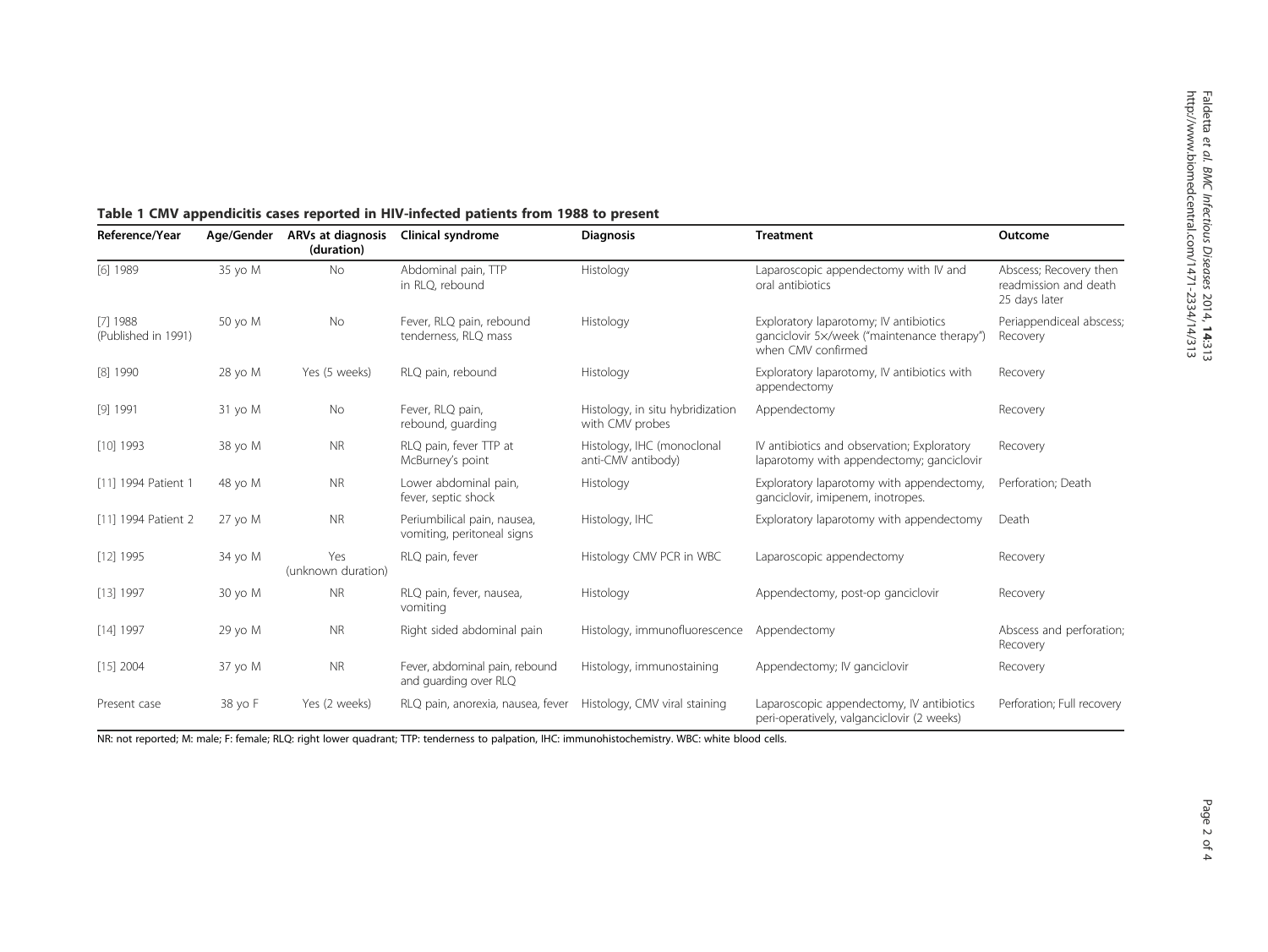the likely cause of appendicitis, rather than an incidental finding.

## Case presentation

The patient enrolled in an Institutional Review Boardapproved, prospective study of HIV-1 infected, ART naïve patients with CD4 count below 100 cells/μL in Bethesda, Maryland, one month after a new HIV diagnosis. At the time of enrollment, the patient complained of a 23 Kg weight loss and had a CD4 count of 72 T cells/μL and a plasma HIV-RNA of 284,010 copies/ml. The viral genotype showed wild type virus and she was initiated on Efavirenz/Emtricitabine/Tenofovir. Her blood CMV PCR was negative at baseline, CMV IgG was positive (4.460 U) and CMV IgM was negative.

Two weeks after ART initiation, the patient returned to care with a four-day history of cramping abdominal pain predominantly in the right lower quadrant as well as nausea and anorexia without chills, vomiting, diarrhea, urinary symptoms, or vaginal discharge. The patient was febrile (38.8°C) and tachycardic (124 bpm). Abdominal exam revealed normoactive bowel sounds with direct tenderness to palpation in the lower abdominal quadrants (right more than left). Guarding, rigidity, and rebound were absent and the remainder of the exam was noncontributory.

CBC demonstrated leukopenia (leukocytes 2.58 K/μL) with 0.8% immature granulocytes. Alkaline phosphatase was 186 IU/L (up from 140 IU/L at baseline), with normal liver and pancreatic enzyme levels. The CRP had increased to 8.52 mg/dl from 1.95 mg/dl at baseline. Blood CMV PCR became detectable at 750 copies/ml. An abdominal CT scan demonstrated thickening of the appendix with fat stranding and mild lymphadenopathy of the pelvic sidewall, predominantly on the right side consistent with appendicitis. The patient underwent an uncomplicated laparoscopic appendectomy, received IV metronidazole and vancomycin perioperatively, and was discharged on post-op day three.

Pathologic examination of the patient's appendiceal tissue demonstrated appendicitis with sealed perforation and evidence of CMV infection. There was marked lymphoid hyperplasia with mature lymphocytes and plasma cells (Figure 1A). Immunohistochemistry showed that the lymphocytic infiltration was composed of a mixture of T cells and polyclonal B cells with equal distribution of immunoglobulin light chain kappa and lambda staining, making lymphoma unlikely. Neutrophilic infiltration was scarce. In situ hybridization for EBV virus encoded small RNA (EBER) was negative. CMV viral staining was positive in numerous cells showing typical cytopathic changes of CMV infection including cellular and nuclear enlargement and nuclear inclusions (Figure 1B), and were distributed throughout the full thickness of the bowel wall.

The patient returned to clinic after 3 weeks with complaints of increased abdominal pain and two episodes of hematochezia. Valganciclovir was initiated for suspected CMV colitis (endoscopy could not be performed due to the recent abdominal surgery). The patient completed two weeks of valganciclovir therapy with complete resolution of all symptoms.

## Conclusions

It has been hypothesized that appendicitis in HIV positive patients could be a result of IRIS, likely due to reactive lymphoid tissue in the appendix [20,21]. Although CMV-IRIS in HIV-infected patients has been mostly reported as uveitis in those with CMV retinitis [22], appendicitis can be a rare manifestation of CMV in this clinical setting. This patient represents the first published case of appendicitis as a result of CMV-IRIS. Given the frequency of CMV co-infection and wide distribution of CMV in the gastrointestinal tracts of patients with AIDS, a proportion of excess cases of appendicitis in the HIV-infected population may be related to emergent immune responses to CMV after ART initiation.